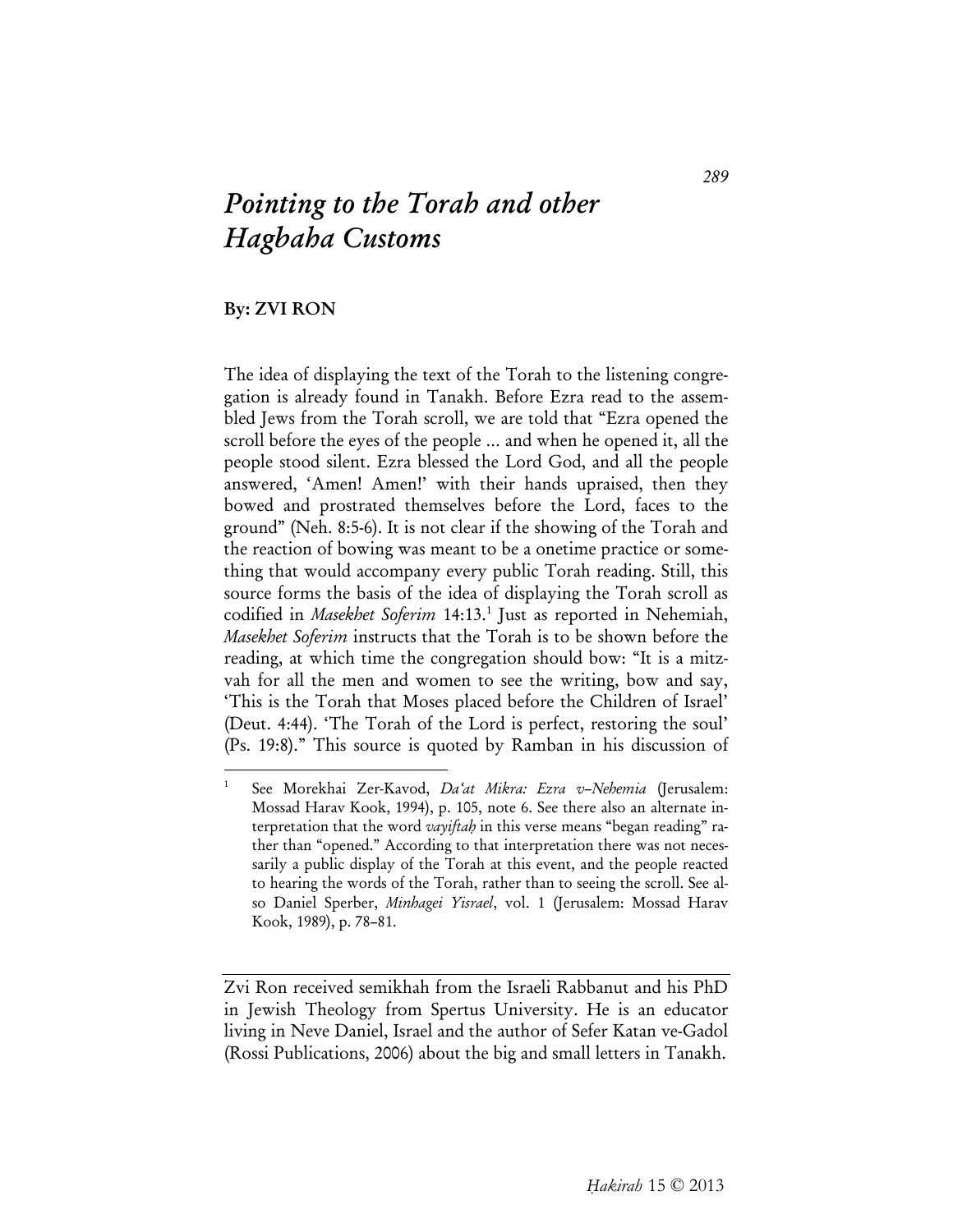*hagbaha*<sup>2</sup> as well as by other *rishonim*. <sup>3</sup> *Masekhet Soferim* forms the basis for the law as formulated in the *Shulhan Arukh* (*Orah Hayyim* 134:2). In all of these sources the only actions incumbent on the congregation during *hagbaha* are bowing and reciting two verses.

There are a few differences between the way *Masekhet Soferim* describes *hagbaha* and current practice. In accordance with *Masekhet Soferim*, R. Yosef Karo in the *Shulhan Arukh* has *hagbaha* taking place before the Torah reading, the universal custom in Talmudic times.4 R. Moshe Isserles adds that the Ashkenazic custom is to do *hagbaha* after the Torah reading, even though the early Ashkenazic work *Kol Bo,* quoting *Masekhet Soferim,* indicates that *hagbaha* is done before the reading.<sup>5</sup> It seems that some textual variants of *Masekhet Soferim* state that *hagbaha* is done after the Torah reading, leading to the different customs.<sup>6</sup> R. Chaim Benvenisti (1603-1673), an important Turkish halakhist, explains in his book *Sha'ayarei Knesset ha-Gedolah* that the Ashkenazic custom originated because uneducated people thought that seeing the Torah at *hagbaha* was more important than hearing the Torah reading, so they would walk out of the synagogue right after *hagbaha*. By postponing hagbaha, people would leave only after the Torah reading.<sup>7</sup> Some Sephardic authorities approved of the Ashkenazic custom,<sup>8</sup> and in

<sup>2</sup> Ramban, commentary to Deut. 27:26.

<sup>3</sup> See *Beit Yosef*, *Orah Hayyim* 134:2. 4

*Arukh ha-Shulhan, Orah Hayyim* 147:9. 5

*Kol Bo*, siman 20. *Darkei Moshe*, *Orah Hayyim* 147:4. 6

See *Bayit Hadash*, *Orah Hayyim* 147:3. See also *Talmudic Encyclopedia*  (Jerusalem: Talmudic Encyclopedia Publishing, Ltd., 1957), vol. 8, p. 167, note 12.

*Shayarei Knesset ha-Gedolah*, *Beit Yosef, Orah Hayyim* 134:2. This is similar to the contemporary practice in some synagogues to place *Anim Zemirot* in the middle of the service rather at the end so that people do not walk out of the synagogue while the Ark is open. For more on Benvenisti, see Bezalel Naor, *Post-Sabbatian Sabbatianism* (Spring Valley, New York: Orot, 1999), p. 167.<br><sup>8</sup> B. Hayrim Yosef D.

R. Hayyim Yosef David Azulai, *le-David Emet* (Jerusalem: 1847), 4:2. He notes also that in some communities it was customary not to do *hagbaha* at all for fear that the Torah may be dropped or touched with bare hands, 4:1. See also *Talmudic Encyclopedia*, vol. 8, p. 167, n. 5–7.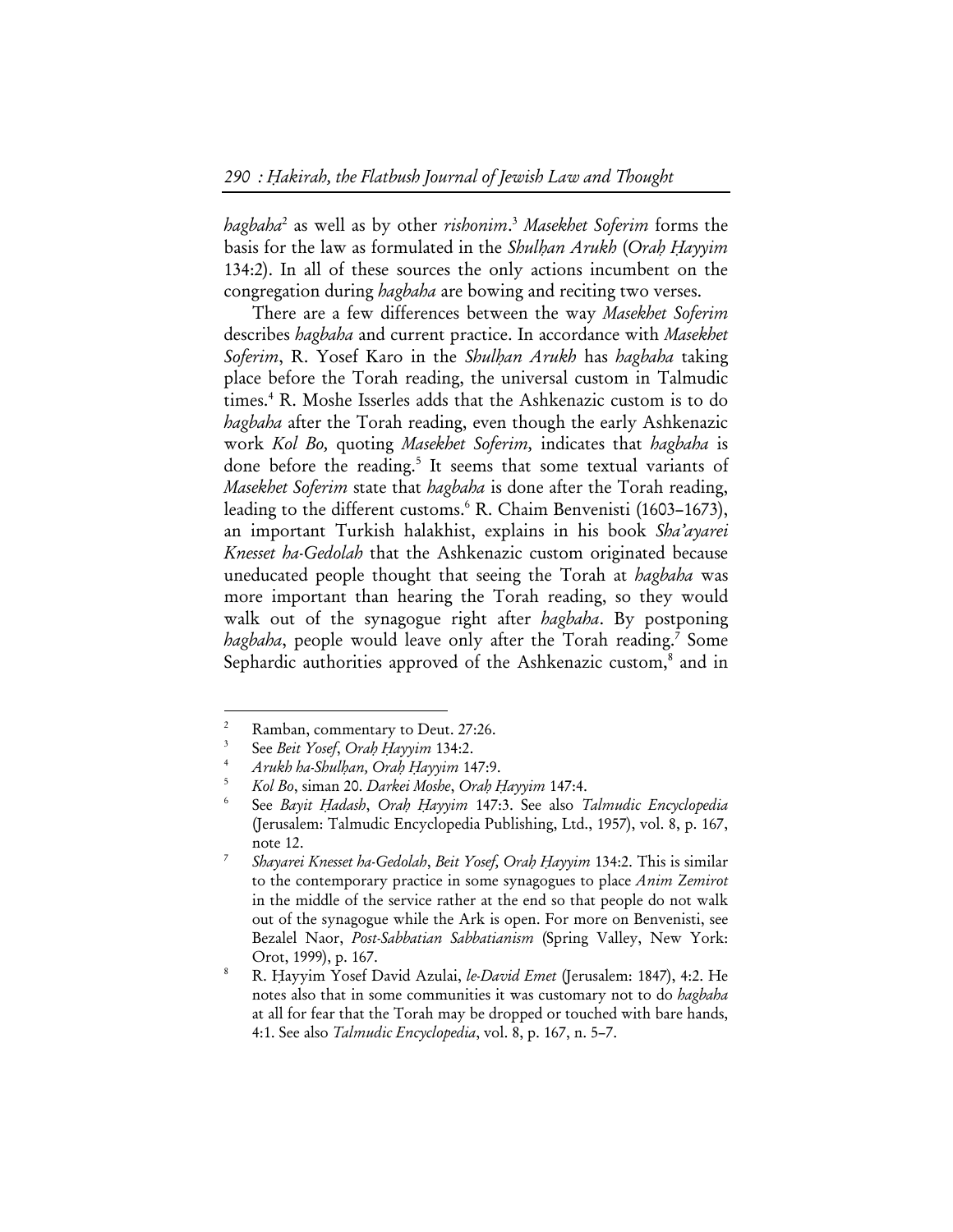some Ashkenazic communities *hagbaha* is done before the Torah reading.<sup>9</sup>

*Masekhet Soferim* gives two verses (Deut. 4:44, Ps. 19:8) for the congregation to recite during *hagbaha*. These along with various additional verses are found today in Ashkenazic and Sephardic prayer books.10 Some editions of *Masekhet Soferim* have the word "or" between the two verses, indicating that either verse can be said, and it is not necessary to recite both, so it is not surprising that many prayer books leave out Ps. 19:8.<sup>11</sup> Contemporary Ashkenazic prayer books generally add the words "According to the word of the Lord through Moses" to the verse from Deut. 4:44, and leave out the verse from Psalms.<sup>12</sup> This addition is found in the very influential prayer book composed by R. Isaiah Horowitz (the *Shenei Luhot ha-Brit* (*Shelah*), 1565–1630),<sup>13</sup> but is considered unusual since it is only a fragment of a verse with seemingly no connection to Deut. 4:44 or to *hagbaha*. 14 It seems not to be a kabbalistic addition since it does not appear in kabbalistic prayer books before the

<sup>9</sup> See *Kaf ha-Hayyim*, *Orah Hayyim* 134:17, Simcha Rabinowitz, *Piskei Teshuvot* (Jerusalem: 2002) volume 2, 134:9, p. 107, note 42. The differences in the placement of *hagbaha* may also be related to the different customs found in Israel and Babylonia regarding standing when the Torah is taken out and returned to the Ark; see Daniel Sperber, *Minhagei Yisrael*, vol. 8 (Jerusalem: Mossad Harav Kook, 2007), pp. 142–145. 10 Daniel Sperber, *Minhagei Yisrael*, vol. 3 (Jerusalem: Mossad Harav Kook,

<sup>1994),</sup> p. 99, note 75.<br><sup>11</sup> The word "or" appears in parentheses in the standard Vilna edition of

*Masekhet Soferim*; however, the Gra in his notes to *Masekhet Soferim* deletes that word. The version of *Mesekhet Soferim* found in *Mahzor Vitry* indicates that both verses are said (p. 707). See also *Piskei Teshuvot* volume 2, 134:8, p. 107, n. 38.<br><sup>12</sup> Ps. 19:8 is included in many prayer books at the end of the formula for

calling up the first aliya, *v-tigaleh*. This is already found in works of the Rishonim; see for example *Sefer Abudraham* (Jerusalem: Frank, 1995), p. 142, and *Perushei Siddur ha-tefilla l–Rokeah* (Jerusalem: Machon Harav

Hershler, 1992), p. 422. 13 *Siddur ha-Shelah, Sha'ar ha-Shamayim* (Amsterdam: 1717), p. 117b. The addition is not commented upon by the *Shelah*.<br>See for example *Arukh ha-Shulhan, Orah Hayyim* 134:3, and Eliyahu

Munk, *Olam ha-Tefillot* (Jerusalem: Mossad Harav Kook, 1992), p.185.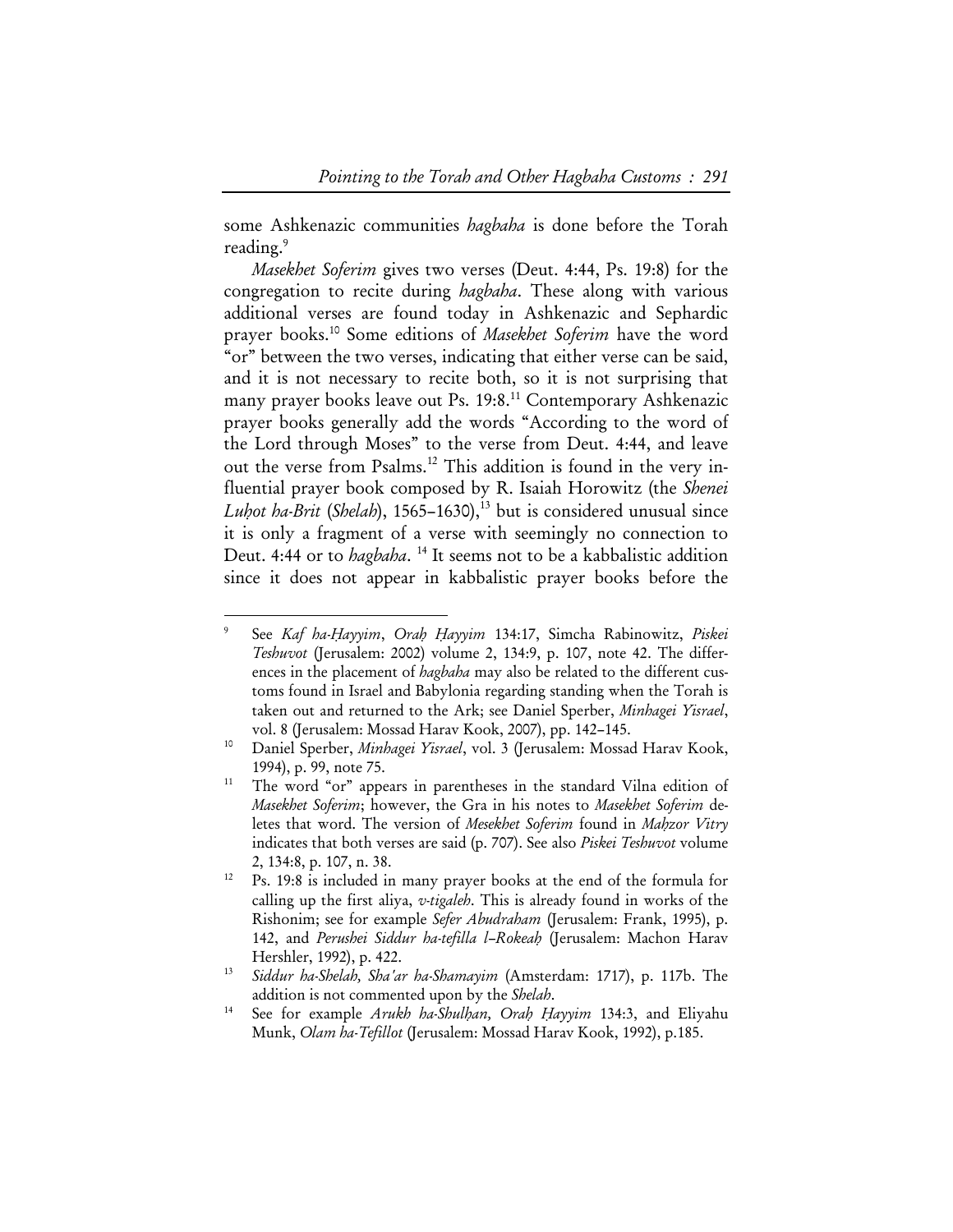*Shelah*. 15 Although this phrase appears multiple times in the Torah,16 some prayer books note that these words are taken specifically from Num. 9:23, "According to the word of the Lord would they encamp, and according to the word of the Lord would they journey; the charge of the Lord would they safeguard, according to the word of the Lord through Moses."17 This verse reference is based on the opinion of R. Hayyim of Volozhin that originally this entire verse was said, but it was mistakenly abbreviated.<sup>18</sup> This verse is considered fitting for when the Torah is in motion, during *hagbaha* and on the way to the Ark.19 There is no evidence from any early prayer book that the whole verse was ever recited. It has been suggested that these additional words proclaiming that this is the complete divine Torah were added in Ashkenazic lands to negate the theology of their Christian neighbors.<sup>20</sup>

While *Masekhet Soferim* instructs the congregation to bow during *hagbaha*, it is more common today to see people pointing at the Torah during *hagbaha*. This despite the explicit statement by the *Shulhan Arukh* (*Orah Hayyim* 134:2) that one should bow. R. Moshe Isserles writes that this was the custom of Maharil as well.<sup>21</sup> This bow is performed the same way one bows during *Modim* in Shemoneh Esreh.<sup>22</sup> Many authorities have decried the fact that some

commentary *Dover Shalom* in *Ozar ha-Tefillot*, p. 422. Based on this, in *Ishei Yisrael*, a prayer book based on the teachings of the Vilna Gaon, the entire verse is brought, Isaac Moltzin, *Ishei Yisrael* (Tel Aviv: Yakov

<sup>15</sup> Daniel Reimer, *Sefer Tefillat Hayyim* (Zrur ha-Hayyim Publications, 2004), p. 107.<br><sup>16</sup> Num. 4:37, 4:45, 9:23, 10:13, and once in Jos. 22:9.<br><sup>17</sup> See Austral Siddyn a 146 Bin to Vined which as

<sup>17</sup> See *ArtScroll Siddur*, p. 146. *Rinat Yisrael*, which usually provides chapter references, does not do so for this passage. 18 R. Avraham Landa, *Siddur Zluta d–Avraham* (Tel-Aviv: Grafika, 1958), p.

<sup>373. 19</sup> R. Isaac Landa, *Mikra Soferim* (Suwalki, Poland: 1862), 13:4; see also his

Landa, 1968), p. 164. 20 Daniel Sperber, *Minhagei Yisrael*, vol. 3 (Jerusalem: Mossad Harav Kook, 1994), pp. 95–102. 21 *Darkei Moshe*, *Orah Hayyim* 147:4. 22 *Talmudic Encyclopedia*, vol. 8, p. 170, n. 44.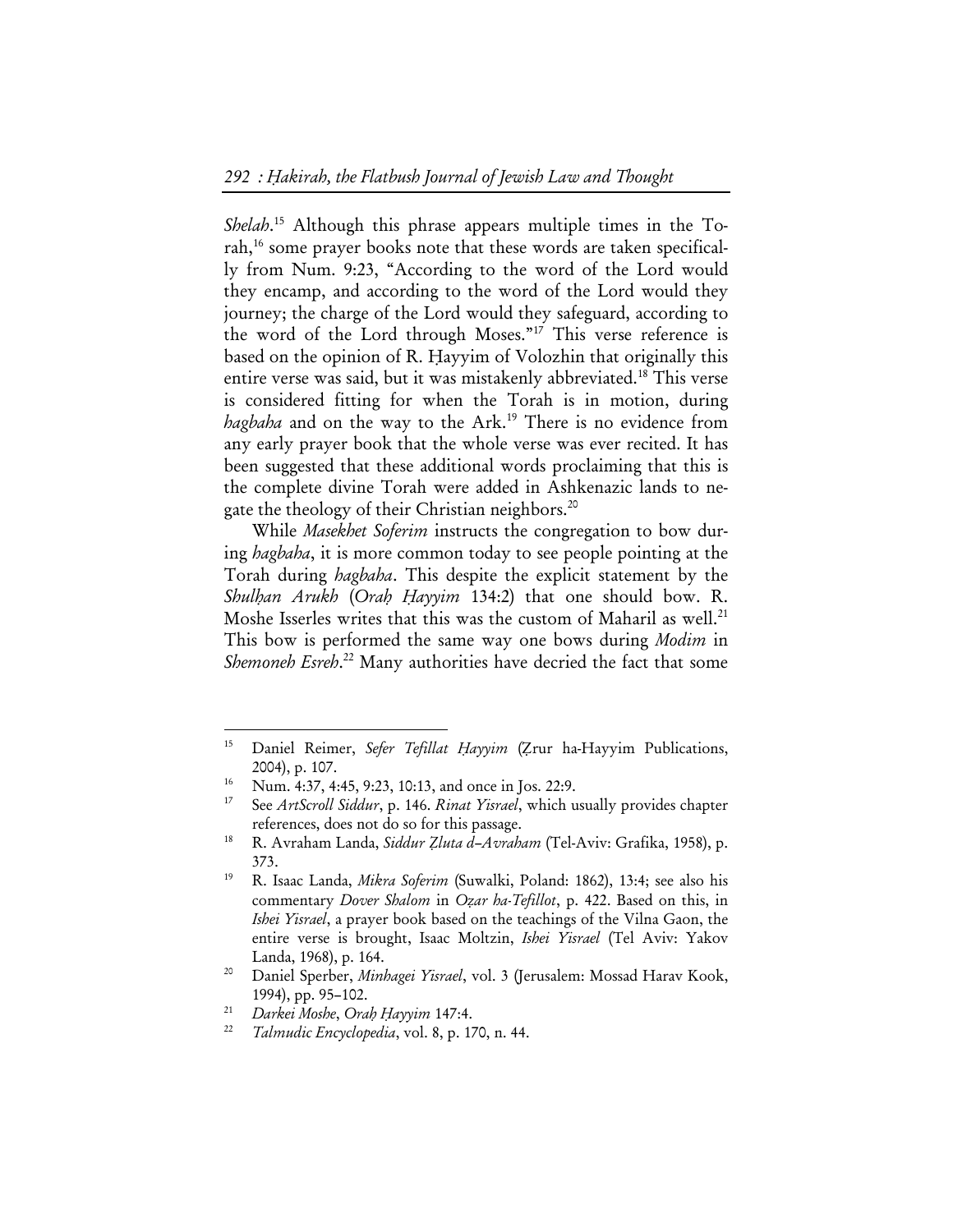people today do not bow during *hagbaha*. 23 Various reasons have been offered to justify this. R. Isaiah di Trani (c. 1235–c. 1300), known as Riaz, is quoted in *Shiltei Gibborim* (*Kiddushin* 14b) as saying that one should stand for the Torah but not bow to the Torah. He explains that there is no source anywhere that indicates that people should bow to the Torah or the Ark.<sup>24</sup> Some authorities understood this to mean that it is in fact prohibited to bow to the Torah and only standing for the Torah is allowed.<sup>25</sup> This ruling is considered the main justification for those who do not bow during *hagbaha*. 26 The statement of Riaz seems to be in direct conflict with *Masekhet Soferim*, a source that clearly mandates bowing. Hida reconciles this blatant conflict by explaining that Riaz was not referring to an open Torah scroll, only to a closed one, and thus one should bow to the open Torah during *hagbaha*. 27 Others have justified not bowing during *hagbaha* because the Torah may not be kosher, $^{28}$  or because the person lifting the Torah is standing between the congregation and the Torah scroll,<sup>29</sup> or that *Masekhet Soferim* only meant that it is good to bow during *hagbaha*, but not obligatory.30 Whatever the justification, today in many congregations pointing is much more prevalent than bowing.

Pointing during *hagbaha* is not mentioned in any early sources and is not found in the *Shulhan Arukh*, or in the traditional commentaries to the *Shulhan Arukh*. Some works claim that there is no real source for this custom and it should be avoided.<sup>31</sup> Certain rab-

<sup>23</sup> See Yehuda Levi Ben-David, *Sefer Kara Ravatz* (Jerusalem: Birkei Yosef, 1996), p. 267.<br> $^{24}$ נמצא בכל התורה שמשתחוין אפילו לארון הקודש.

<sup>25</sup> See R. Hayyim Yosef David Azulai, *Birkei Yosef*, 134:3, where he discusses this at length.<br>
<sup>26</sup> Simha Rabinowitz, *Piskei Teshuvot*, volume 2, 134:7, p. 105, n. 28.<br>
<sup>27</sup> R. Hayyim Yosef David Azulai, *Birkei Yosef*, 134:3.<br>
<sup>28</sup> Yekutiel Yehudah Halberstam, *Divrei Yaziv* (Jerusalem: Shefa H

<sup>1997),</sup> *Orah Hayyim* vol. 1, 76:6. 29 *Piskei Teshuvot*, volume 2, 134:7, p. 106, n. 29. This would explain why

bowing during *hagbaha* is more prevalent in Sephardic congregations where the person doing *hagbaha* is not blocking any of the writing.<br><sup>30</sup> *Sefer Kara Ravatz*, p. 267.<br><sup>31</sup> Yehudah Chesner, *Siah Tefilla* (Ofakim: 2003) p. 248.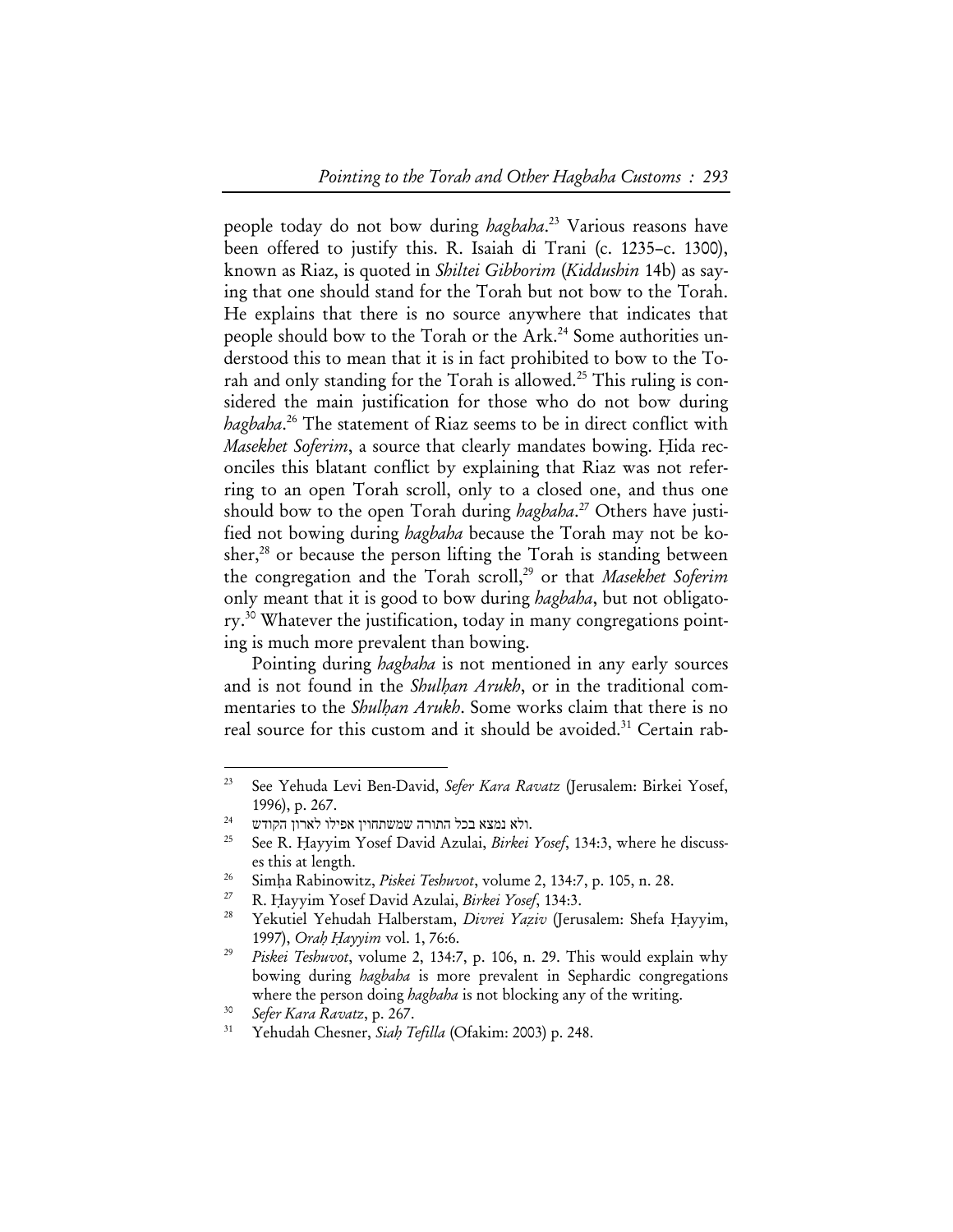binic leaders in modern times, such as Rav Shlomo Zalman Auerbach and Rav Eliyashiv, would not point to the Torah during *hagbaha*. 32 The earliest mention of pointing during *hagbaha* is found in *Divrei Mordekhai*, a book of responsa by R. Moredekhai Krispin, a rabbi in Rhodes in the 1800s. No source for the custom is given, only a justification for why it is not considered inappropriate. In *Bamidbar Rabbah* (2:3) R. Hanina explains that while it is generally considered insolent and punishable by death to point to the image of a king using a finger, because of His great love for the Jewish People, God allows young children to point to His Name in the house of study. R. Krispin writes that this is what people rely on when they point to the Torah.<sup>33</sup> This justification is quoted by R. Hayyim Palaggi (1788–1869), who served as the *Hakham Bashi*, the Chief Rabbi of the Ottoman Empire, in his book *Sefer Hayyim* when he discusses this custom.<sup>34</sup> This work is the most common source referenced for the custom.<sup>35</sup> R. Palaggi discusses this custom in other works as well. In his book *Ruah Hayyim* he explains that pointing with a finger is not considered inappropriate in connection with God, bringing proofs from the Talmud and midrash. For example, the famous comment at the end of *Ta'anit* (31a), based on Isaiah 25:9, that in the Garden of Eden the righteous will form a circle around God and point to Him with their finger.<sup>36</sup> He references *Divrei Mordekhai* there as well.<sup>37</sup> In his book *Lev Hayyim*, R. Palaggi once again discusses the custom of pointing to the Torah. This time he explains that the most appropriate finger to point with is the index finger, since it is the second finger if we begin counting

<sup>&</sup>lt;sup>32</sup> Avraham Schigel, *Doleh u-Mashkeh* (Kiryat Sefer: 2007), p. 95, n. 272.<br><sup>33</sup> R. Mordekhai Krispin, *Divrei Mordekhai* (Salonika: 1836), siman 9.<br><sup>34</sup> R. Haim Palaggi, *Sefer Hayyim* (Salonika: 1863), 3:6. This book is

mistakenly referred to as *Sefer ha-Hayyim*. 35 See for example *Doleh u-Mashkeh* (Kiryat Sefer: 2007), p. 95, and *Aliba d– Hilkheta* 31, Shevat-Adar 5769, p. 34, where R. Hayim Kanievsky refer-

ences R. Palaggi as the source of the custom.<br>36 A similar exposition of Psalms 48:15 found in the Jerusalem Talmud *Mo'ed Katan* 3:7 is suggested by Jacob Neusner to be the source for pointing as showing respect and thus pointing to the Torah. See Noam

Neusner, "The Pinkie Paradox," Jerusalem Post Magazine, June 13, 2003. 37 R. Chaim Palaggi, *Ruah Hayyim* (Izmir: 1876), *Yoreh De'ah* 285: 4.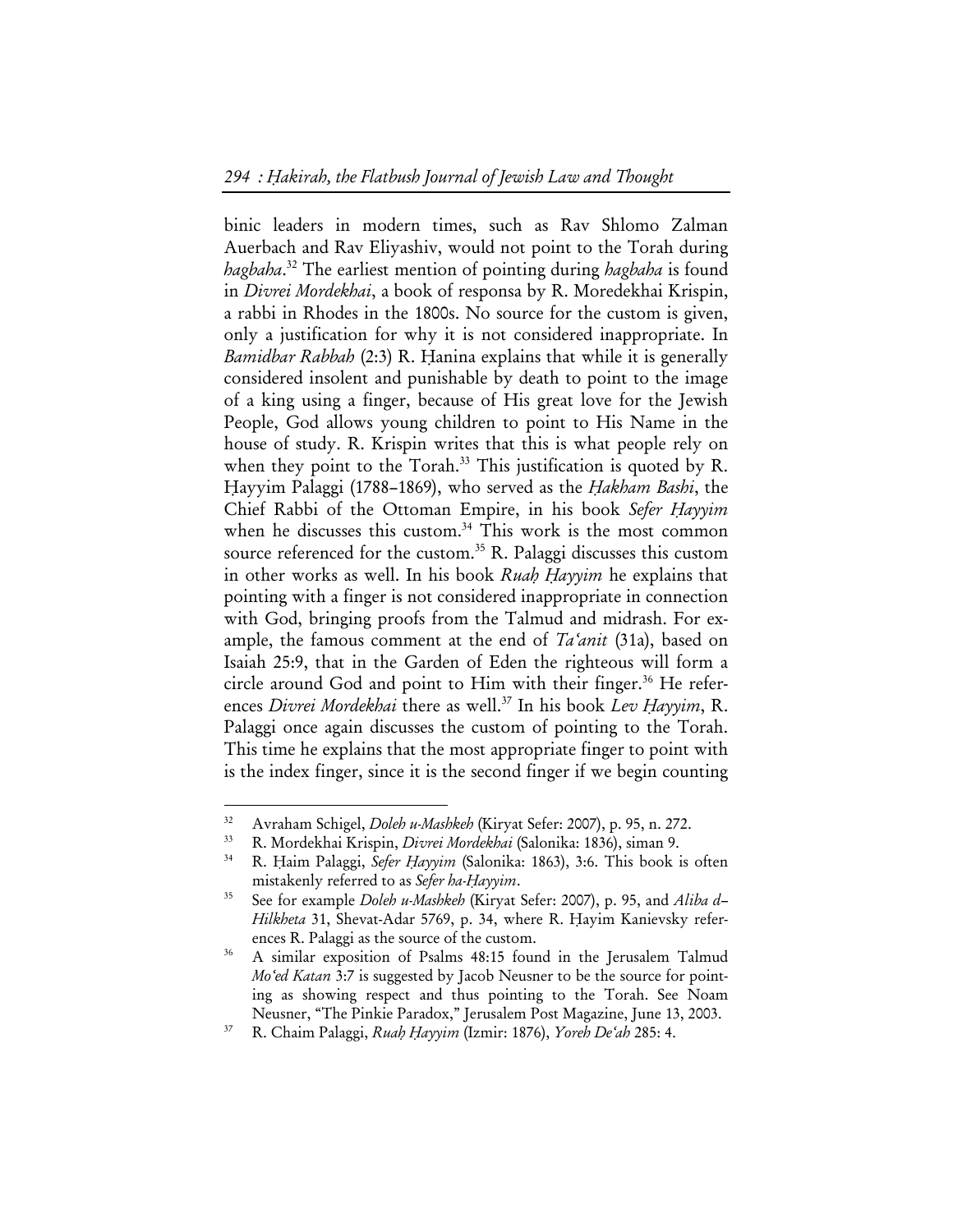with the thumb, corresponding to the second word in the series of five-word statements describing the Torah in Psalms 19:8–10. In each of the six statements, the second word is the Name of God. For example, "The Torah of the Lord is perfect, restoring the soul; The testimony of the Lord is trustworthy, making the simple wise, יתורת ה' ממימה משיבת נפש, עדות ה' נאמנה מחכימת פתי (Ps. 19:8). Pointing with the second finger is therefore ideal since the entire Torah is understood to be the Name of God.<sup>38</sup>

A popular explanation for the custom to point is based on the idea found in *Menahot* 29a that the word *zeh* in the Torah implies pointing with a finger. "A Tanna of the school of R. Ishmael stated, 'Three things presented difficulties to Moses, until the Holy One, blessed be He, showed Moses with His finger, and these are they: the menorah, the new moon, and the creeping things. The menorah, as it is written, 'And this was (*v-zeh*) the work of the candlestick' (Num. 8:4). The new moon, as it is written, 'This (*ha-zeh*) month shall be unto you the beginning of months' (Ex. 12:2). The creeping things, as it is written, 'And these are (*v-zeh*) they which are unclean' (Lev. 11:29). Others add, also the rules for slaughtering beasts, as it is written, 'Now this is (*v-zeh*) that which thou shall offer upon the altar' (Ex. 29:38)."39 Thus, when reciting the verse 'This is (*zoht*) the Torah that Moses placed before the Children of Israel' (Deut. 4:44) during *hagbaha*, people point with their finger.<sup>40</sup> Other *derashot* connecting the word *zeh* to pointing with a finger are found in rabbinic literature, $41$  but always only in connection

<sup>38</sup> R. Chaim Palaggi, *Lev Hayyim* (Jerusalem: Siah Yisrael, 1996), vol. 2, 167:6. 39 *Exodus Rabbah* (15:28) adds a fourth, the anointing oil, based on the verse

<sup>&</sup>quot;This (*zeh*) shall remain for Me oil of sacred anointment for your generations" (Ex. 30:31). 40 Yosef Lewy, *Minhag Yisrael Torah, volume 1* (Brooklyn, New York: Fink

Graphics, 1990), p. 181. He introduces his discussion of the custom by stating that he searched through many books and could not find any-

where a reference to pointing during *hagbaha*.<br>See *Torah Temima*, Gen. 25, note 30 and Ex. 13, note 29 for examples from the Jerusalem Talmud and midrashic literature. There the custom to point to the matzah and *marror* at the *seder* is explained based on the verse "And you shall tell your son on that day, 'It is because of this (*zeh*)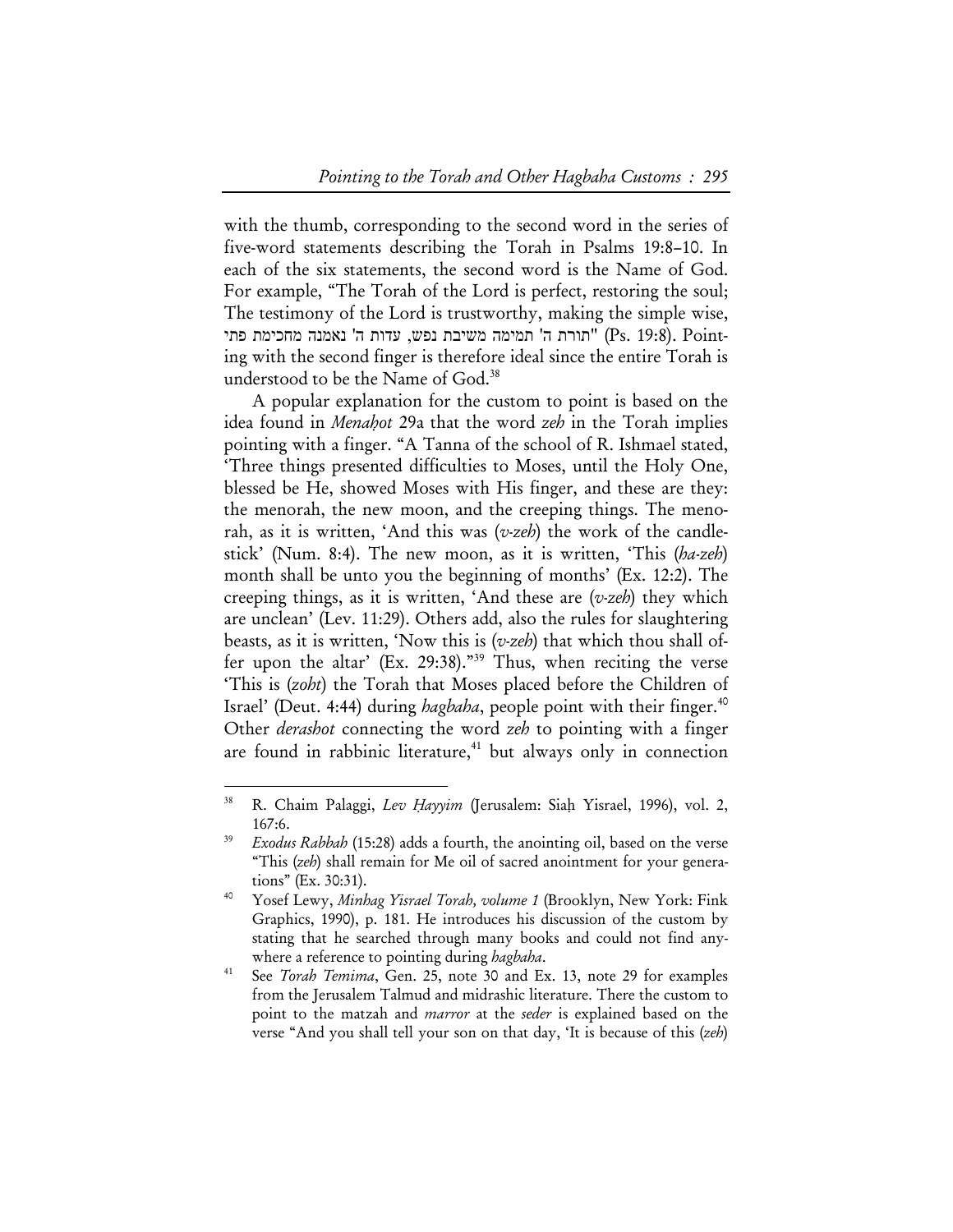with the word *zeh*, never *zoht*. This would make pointing irrelevant to *hagbaha* where the verse recited uses the word *zoht* and not *zeh*. Still, in his discussion of Lev. 11:2 'These are (*zoht*) the creatures that you may eat from among the animals that are upon the earth,' R. Eliyahu Mizrahi indicates that the idea of pointing can be learned from both *zeh* and *zoht*, so this is considered by some a support for the custom.42 However, in the discussion of this verse in the Talmud (*Hullin* 42a) it says only that God showed Moshe the kinds of *tereifot*, without specifically mentioning showing with a finger. Still, this explanation is very popular, and seems to resonate with many people. This reasoning, along with the opinion of Divrei Mordekhai as quoted by R. Palaggi, are the explanations given in the popular *Ozar Ta'amei ha-Minhagim*. 43

These sources are concerned with justifying a preexisting practice and bringing support to something commonly done,<sup>44</sup> but raise the question of why people started pointing to the Torah in the first place. It has been suggested that it arose from people attempting to kiss the Torah as it is taken from the Ark to the *bimah*. People who were far away and could not reach the Torah would stick out their hands in the direction of the Torah, sometimes holding *zizit*, and then kiss the *zizit* or their finger. In Sephardic congregations where *hagbaha* takes place right after the Torah arrives at the *bimah*, some people would still be sticking their hands out during *hagbaha*, leading to the impression that people should point to the Torah during *hagbaha*. 45 This would explain why all the early references to the custom of pointing appear in Sephardic sources. R.

that the Lord acted on my behalf when I left Egypt' " (Ex. 13:8). Similarly, *Tiferet Yisrael* on the Mishnah (*Sanhedrin* 8:4) explains that when the parents of a rebellious son (*ben sorer u-moreh*) declare "This (*zeh*) son of

ours" (Deut. 21:20) they point to their child with their finger. 42 *Minhag Yisrael Torah* also references the commentary *Iyun Yaakov* to *Ein Yaakov, Hullin* 42a, where the word *zoht* in Lev. 11:2 is understood as indicating pointing with a finger. See also Efraim Greenblatt, *Rivivos Ephraim* (Brooklyn, NY: Mazel, 1993) *Orah Hayyim,* vol. 6, no. 4.

<sup>43</sup> Shmuel Gelbard, *Ozar Ta'amei ha-Minhagim* (Petah Tikva: Mifaal Rashi, 1996), p. 224. 44 Yehudah Chesner, *Siah Tefilla* (Ofakim: 2003) p. 248, n. 65. 45 *Siah Tefilla*, p. 249, n. 65.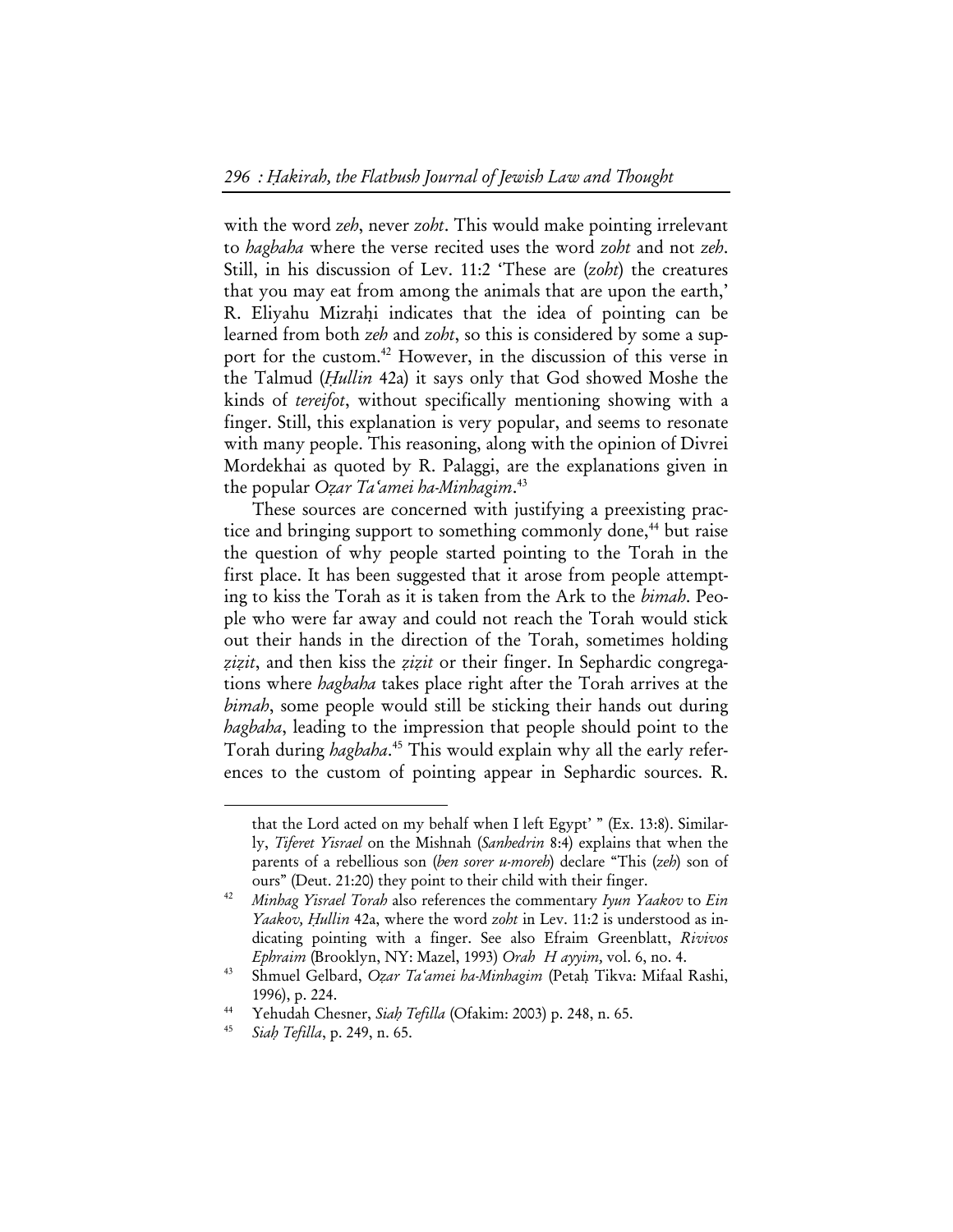Palaggi specifically notes that most people hold their *zizit* in their hand when pointing to the Torah (although he explains that it is not necessary to do so),<sup>46</sup> and the custom in many Sephardic congregations today is to lift the *zizit* towards the Torah during *hagbaha* with or without a finger extended,<sup>47</sup> further indicating that the custom may have arisen as a long-distance way of kissing the Torah with the *zizit* on its way to the *bimah*.

Another factor that may have contributed to the prevalence of pointing is the practice of looking at letters in the Torah during *hagbaha*. The kabbalistic work *Sha'ar ha-Kavanot* compiled by R. Shmuel Vital, son of R. Haim Vital, relates that R. Isaac Luria, the Ari, would get close to the Torah during *hagbaha* so that he could see the actual letters, and that this practice draws down a great light.<sup>48</sup> This was quoted by R. Abraham Gombiner (c. 1633–c.1683) in his *Magen Avraham* (*Orah Hayyim*, 134:3) and was later included in *Sha'arei Efraim* (10:13) and the *Mishnah Berurah* (134:11). Previous to kabbalistic influence, an indistinct view of text of the Torah during *hagbaha* was considered sufficient, but making out individual letters was not stressed.49 By being included in the *Magen Avraham* and *Mishnah Berurah*, this kabbalistic custom became well known and widely practiced. R. Yosef Chaim of Baghdad (the Ben Ish Hai, 1832–1909) adds that he saw in a book that during *hagbaha* a person should look for a word in the Torah that begins with the first letter of his name.50 This idea is included in R. Yaakov Hayyim Sofer's *Kaf ha-Hayyim* (*Orah Hayyim* 134:13). While none of these sources instruct people to point at the Torah, pointing is a natural way for people to make sure they can make out an actual letter, and certainly to find a particular letter. Justifications for pointing to the Torah are found only after the time of the *Magen Avraham*, when the kab-

<sup>46</sup>*Sefer Hayyim*, 3:6. 47 *Sefer Kara Ravatz*, p. 275. 48 Shmuel Vital, *Sha'ar ha-Kavanot* (Jerusalem: Yerid ha-Sefarim, 2005), *Inyan Kriyat ha-Torah, derush alef*, p. 48b. 49 Moshe Hallamish, *Kabbalah in Liturgy, Halakhah and Customs* (Ramat

Gan: Bar-Ilan University, 2000), p. 311 (Hebrew). 50 R. Yosef Chaim of Baghdad, *Sefer Ben Ish Hai* (Jerusalem: 1932), year 2,

*Toldot* 16, p. 19a.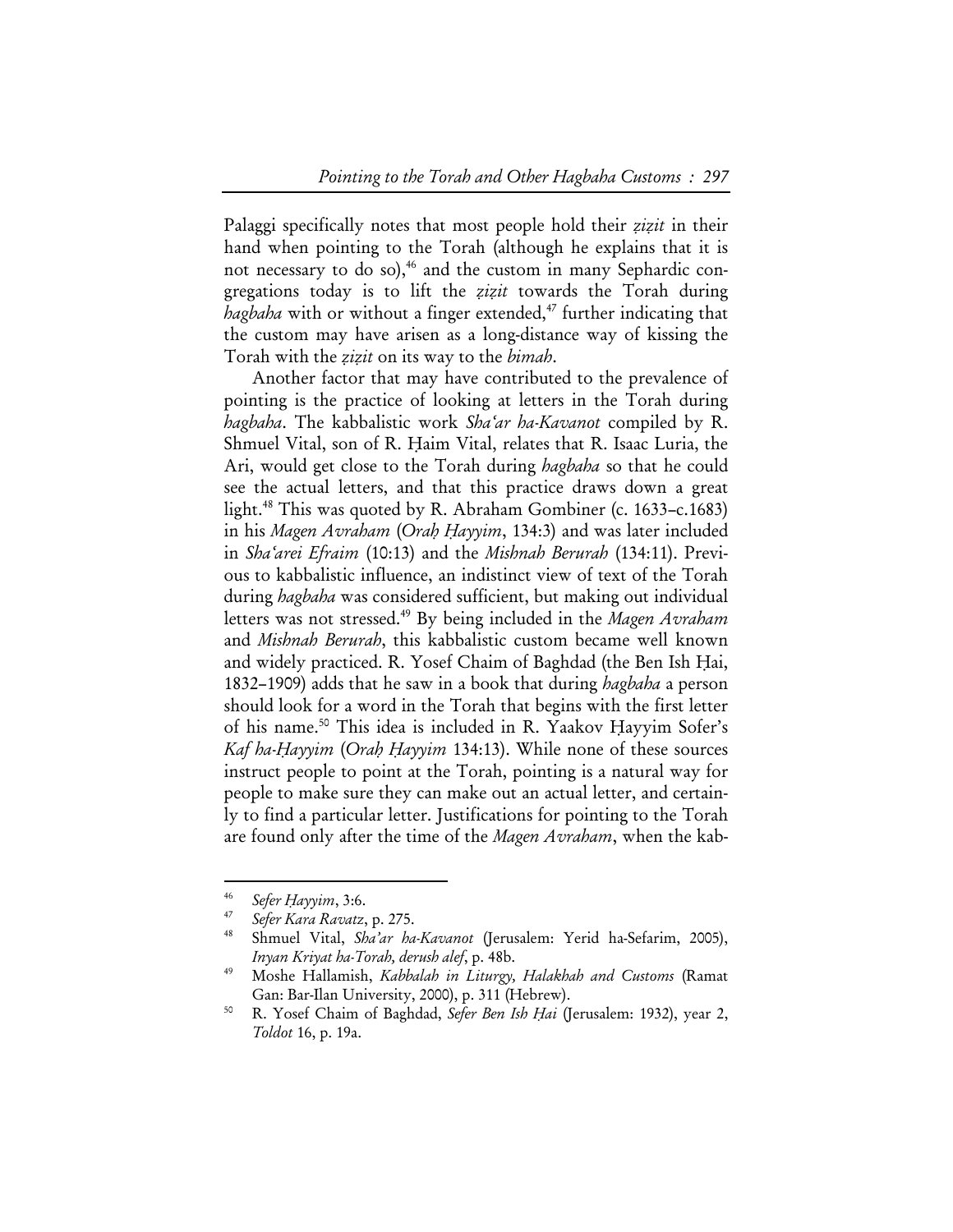balistic practice of looking at the letters during *hagbaha* became more widely known.

In contemporary synagogues when the Torah is opened and lifted up during *hagbaha*, many congregants can be seen pointing to the Torah with their little finger. The earliest reference to this custom is found in the encyclopedic work *me-Am Lo'ez*, a Ladino commentary to Tanach. This work was begun by R. Yaakov Culi in the 1700s to facilitate Torah study among Turkish Jews who were not fluent in Hebrew. Rabbi Culi died in 1732, having completed the commentary on Genesis and most of Exodus. The rest of *me-Am Lo'ez* on the Torah was written by different authors. The custom of pointing to the Torah using the little finger is mentioned as part of the commentary to *Ki Tavo* (27:26) in a discussion of customs related to *hagbaha*. 51 There it simply states, "It is customary to point to the writing with the little finger and to kiss it." No explanation is given for the custom. *me-Am Lo'ez* on Deuteronomy was begun by R. Isaac Behar Arguiti of Constantinople and completed in 1772. However, beyond the commentary to the first three portions of Deuteronomy, *Devarim*, *va-Ethanan* and *Eikev*, only a few pages of his work were found. The rest of the *me-Am Lo'ez* commentary to Deuteronomy, including the discussion of *hagbaha*, was written by R. Shmuel Kroizer (1921–1997),<sup>52</sup> a fifth-generation Jerusalemite who lived most of his life in the Beit Hakerem neighborhood of Jerusalem.<sup>53</sup> Rabbi Kroizer was a well-known Jerusalem rabbi and *talmid hakham* who was on the staff of the *Talmudic Encyclopedia* at a very young age. He authored many books and was responsible for translating *me-Am Lo'ez* from Ladino to Hebrew. He wrote the *me-Am Lo'ez* commentary to the remainder of Deu-

<sup>51</sup> *Yalkut me-Am Lo'ez, Devarim: volume 3* (Jerusalem: Wagshal, 1969), p.

<sup>1,037. 52</sup> *Yalkut me-Am Lo'ez, Devarim: volume 1* (Jerusalem: Wagshal, 1969), introduction, pp. 5-6. 53 Kroizer's wife was the daughter of Yisrael Ber Odesser, famous for his

discovery of the "Letter from Heaven," containing the now ubiquitous *na-nach* phrase. For an overview of the life and works of R. Shmuel Kroizer, see the article in Haaretz, May 5, 2010,

<sup>&</sup>lt;http://www.haaretz.co.il/hasite/pages/ShArt.jhtml?itemNo=1168741 &contrassID=1&subContrassID=18&sbSubContrassID=0>.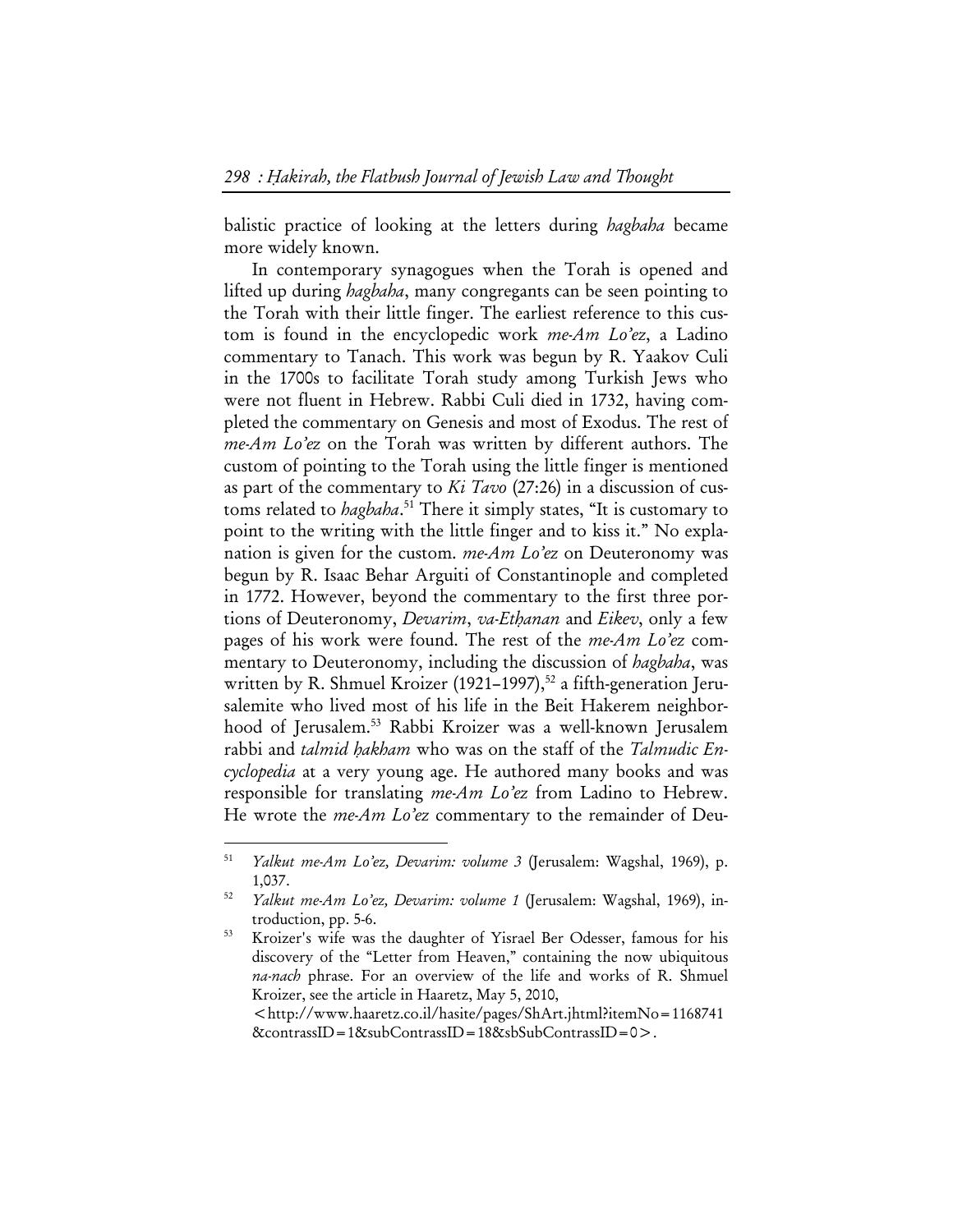teronomy, as well as most of the *me-Am Lo'ez* Tanakh commentary. Due to his great modesty he often used pseudonyms, and in the title page of *me-Am Lo'ez* he goes by Shmuel Yerushalmi. Thus, the earliest reference in writing to the custom of pointing to the Torah with the little finger is in fact in the book *me-Am Lo'ez*, but that particular section dates to 1969, making this a very recent source. Pointing with the little finger was popular enough by Kroizer's time that he called it "customary" (נהגו), however it was never considered significant enough to be mentioned as a legitimate custom in any halakhic work or book of Jewish customs before he wrote about it. The contemporary halakhic work *Piskei Teshuvot* claims that the custom of pointing to the Torah with the little finger has an ancient source, קדמון מקורו, apparently not realizing that R. Kroizer is the author of this part of *me-Am Lo'ez*. 54 However, Yehudah Chesner in his book *Siah Tefillah* correctly points out that this part of *me-Am Lo'ez* was written recently, and the custom has .ואין בזה שום מקור קדמון ,all at sources ancient no 55 Since *me-Am Lo'ez* is a Sephardic work, many people assume that using the little finger to point is a Sephardic custom; however R. Kroizer is Ashkenazic and the sections that he wrote draw upon both Sephardic and Ashkenazic customs. In the same section he notes the differences between Sephardic and Ashkenazic congregations regarding when to do *hagbaha*, and the custom of the Ari to get close and see the actual letters.

Pointing with the little finger can be seen in many congregations today, but there is no clear reason for it.<sup>56</sup> Generally people explain that they do it because they have seen others doing so, even though they were never specifically taught to point to the Torah with their little finger.<sup>57</sup> In recent years a few explanations have

<sup>54</sup>*Piskei Teshuvot* (Jerusalem: 2002) volume 2, 134:3, p. 104. 55 *Siah Tefilla*, p. 248, n. 65. 56 Correspondence with the son of R. Kroizer, friends and neighbors did not shed any light on the custom. It may be that R. Kroizer himself did not know of a reason for the custom, since contrary to other customs, he did not provide a reason for this one in *me-Am Lo'ez*.<br>See Noam Neusner, "The Pinkie Paradox," Jerusalem Post Magazine,

June 13, 2003.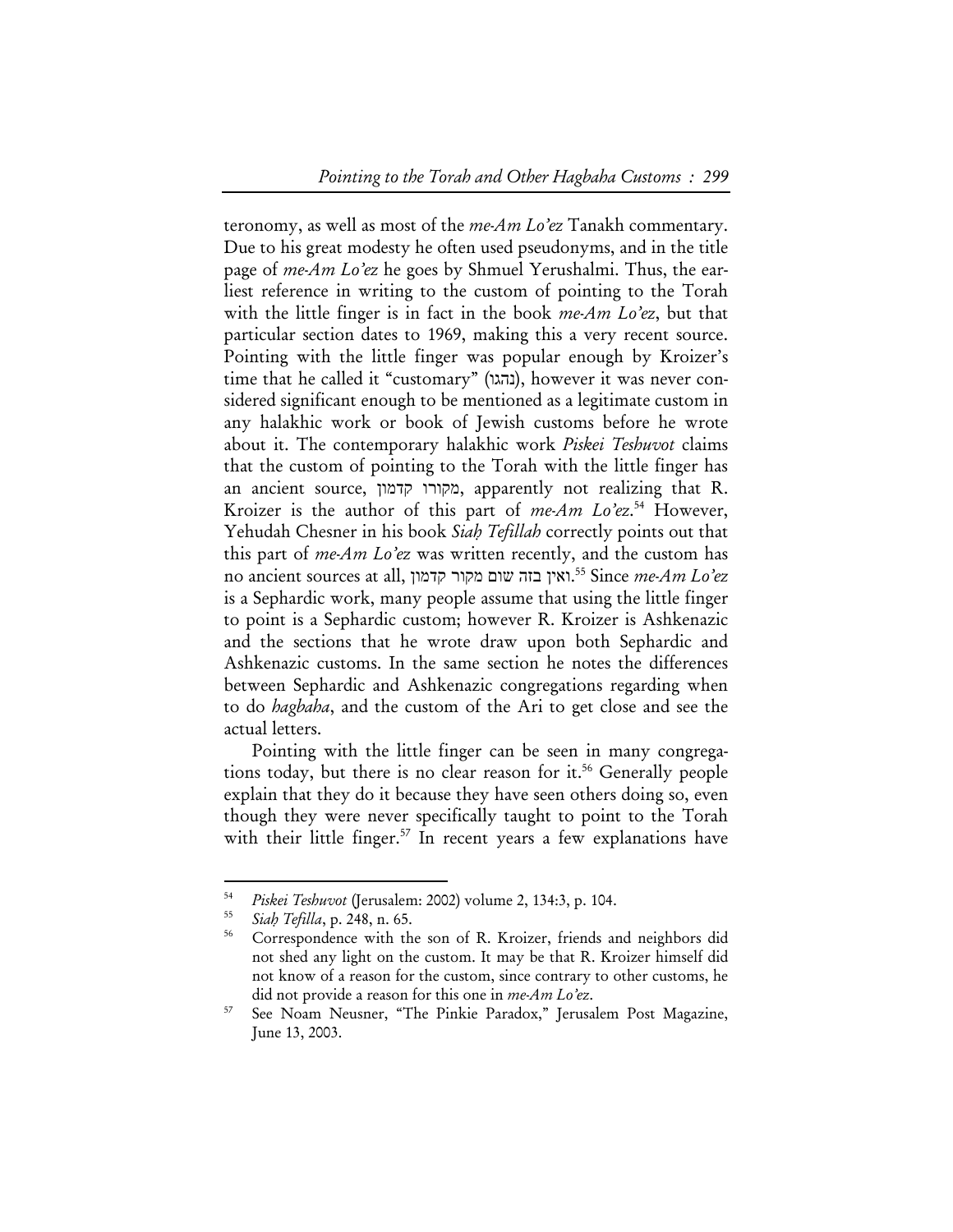been offered for this custom. One popular explanation is that pointing to the Torah with the littlest finger demonstrates the classic teaching that only a humble person can acquire Torah greatness.<sup>58</sup> Other approaches are somewhat more obscure. The ten fingers can be seen as representing the Ten Commandments, and if we begin counting the fingers with our hands palms down, the little finger on the right hand corresponds to the First Commandment, making it an appropriate finger to point to the Torah.<sup>59</sup> However, this way of counting fingers is in opposition to the way people commonly count using fingers and to the method of R. Palaggi noted earlier, where counting begins with the thumb.<sup>60</sup> Rabbenu Bahya in his commentary to the Torah (Lev. 8:23) mentions an idea current among scientists of his time that each finger assists one of the five senses. For example, the index finger is commonly used to clean out nostrils, so it serves the sense of smell; the ring finger is used to clean out the eyes, so it serves the sense of sight. The little finger is used for cleaning out the ear, thus serving the sense of hearing. Based on this, it has been suggested that pointing with the little finger recalls the Israelites saying *na'aseh v-nishma* at the giving of the Torah at Mount Sinai.<sup>61</sup> The connection between cleaning out ears and pointing to the Torah seems tenuous. In general these explana-

<sup>58</sup> Nissim Dayan, *Na'eh Zivam* (Bnei Brak: 2002), p. 43. The exact same text also appears in Dayan's book *Shavatenu Kabel* (Bnei Brak: 2009), p. 184.<br><sup>59</sup> *Sefer Kara Ravaz*, p. 275.<br><sup>60</sup> On the various places to begin counting via fingers, see Oliver

Lindemann, Ahmad Alipour and Martin H. Fischer, "Finger Counting Habits in Middle Eastern and Western Individuals," *Journal of Cross-*

*Cultural Psychology*, May 2011, vol. 42:4, pp. 566–578. 61 *Sefer Kara Ravaz*, p. 275. The connection between the little finger and ear cleaning is found in many cultures. The Anglo-Saxons called the little finger the ear finger; it is also known as the auricular finger, *Brewer's Dictionary of Phrase and Fable* (New York: Harper Collins, 2005), p.509. It is interesting to note that in medieval times, a raised little finger indicated that an actor in a play was eavesdropping on another character; see Charles Reginald Dodwell, *Anglo-Saxon Gestures and the Roman Stage*  (Cambridge: Cambridge University Press, 2000), p. 23.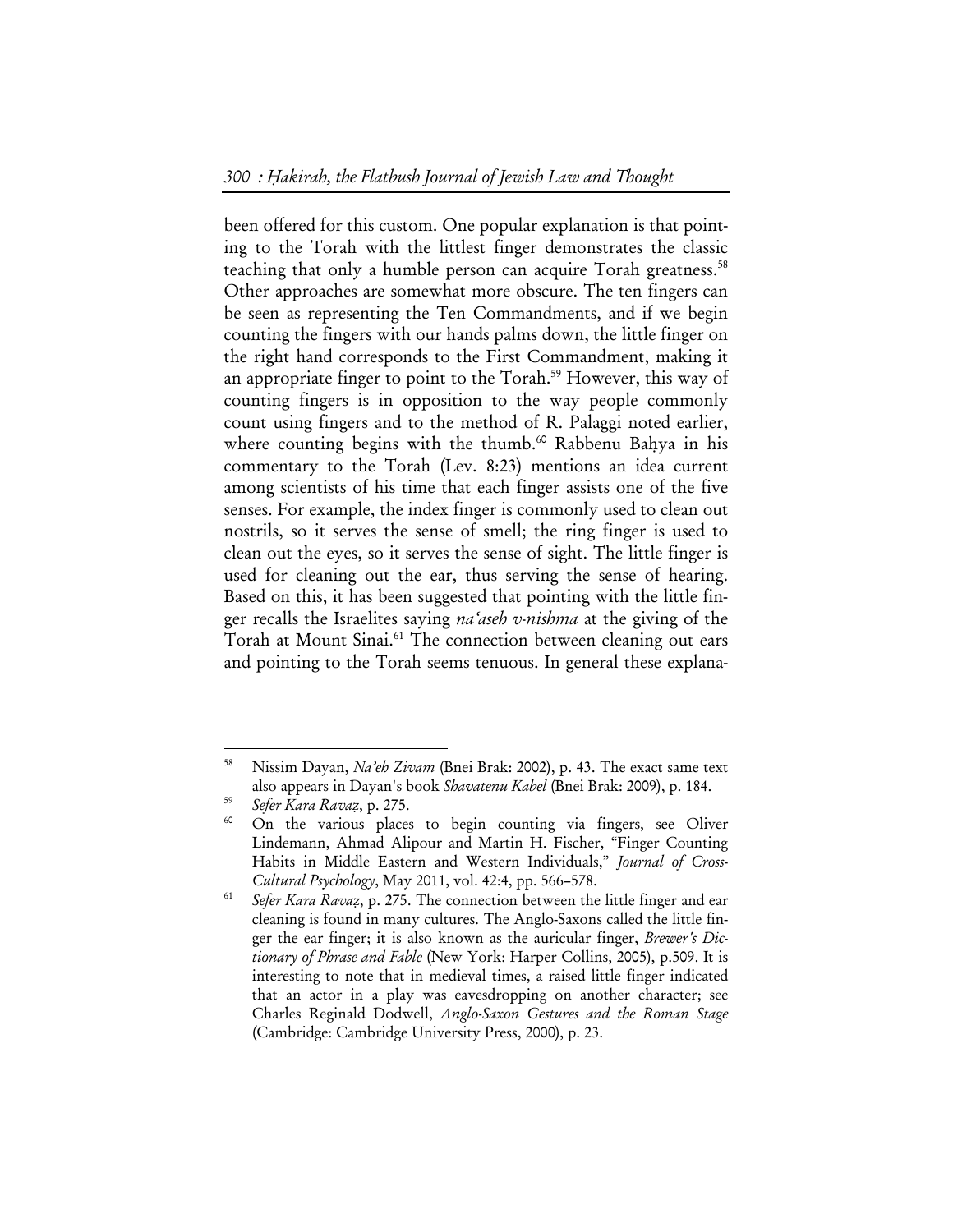tions do not seem particularly satisfying, but the prevalence of the custom demands some sort of explanation.<sup>62</sup>

There may be another reason for the choice of using the little finger to point to the Torah. Finger pointing sometimes has negative connotations in Tanakh. For example, "If you remove from your midst perversion, finger pointing and evil speech" (Is. 58:9), is explained by Radak as referring to the way of belligerent people to point one finger at each other. In Proverbs 6:13 finger pointing is listed as one of the actions of a lawless man. Among both ancient and modern peoples, in both Islamic and European cultures, many consider pointing at someone with the index finger offensive.<sup>63</sup> There are some positive references to finger pointing in rabbinic literature, such as  $Ta<sup>2</sup>ani$  (31a) noted above,<sup>64</sup> but negative connota-

<sup>62</sup> Rabbi Yehuda Schwartz explains that actually people are making the *kemiza* sign with their hand, folding down the middle three fingers, as the priests did when preparing the meal offering: "And so, we can say that the pinky is not pointing at all. Rather it is the result of forming that *komez* with our fingers as the Torah is being returned, in effect, as we seek to 'take with us' that little portion we can, a *komez* so to speak, to carry us through until the next reading" (personal correspondence). See his letter in the Jerusalem Post Magazine, June 20, 2003. Other "cute" explanations are given for the custom, such as the idea that since all the other body parts have mitzvot to do but not the little finger, it was decided to leave this for the little fin-

ger to perform.<br>When I was serving in the IDF and was responsible for training a group of new *olim* from Ethiopia, we were specifically instructed not to point to them as it was considered a very offensive gesture in Ethiopia. Regarding the negative associations of pointing among ancient cultures in Biblical times, see Aron Magen, *Beit Aharon: Klalei ha-Shas, volume 10* (Brooklyn, NY: Deutsch Publishing, 1975), p. 712. Regarding the pointing taboo in the modern era, see Larry A. Samovar, *Communication Between Cultures* (Boston, MA: Wadsworth, 2007), p. 257; Mai Moua, *Culturally Intelligent Leadership: Leading Through Intercultural Interactions* (New York: Business Expert Press, 2010), p. 123; Lillian Glass, *Say it Right* (New York: Putnam's Sons, 1991), p. 164; J.K. Yates, *Global Engineering and Construction* (Hoboken, NJ: John Wiley and Sons, 2007) p.32; Craig Steven Cravens, *Culture and Customs of the Czech Republic and Slovakia*  (Westport, CN: Greenwood, 2006), p. 63.<br>See also Chanoch Zundel Grossberg, *Zer ha-Torah* (Jerusalem: 1979), p.

<sup>12,</sup> n. 8.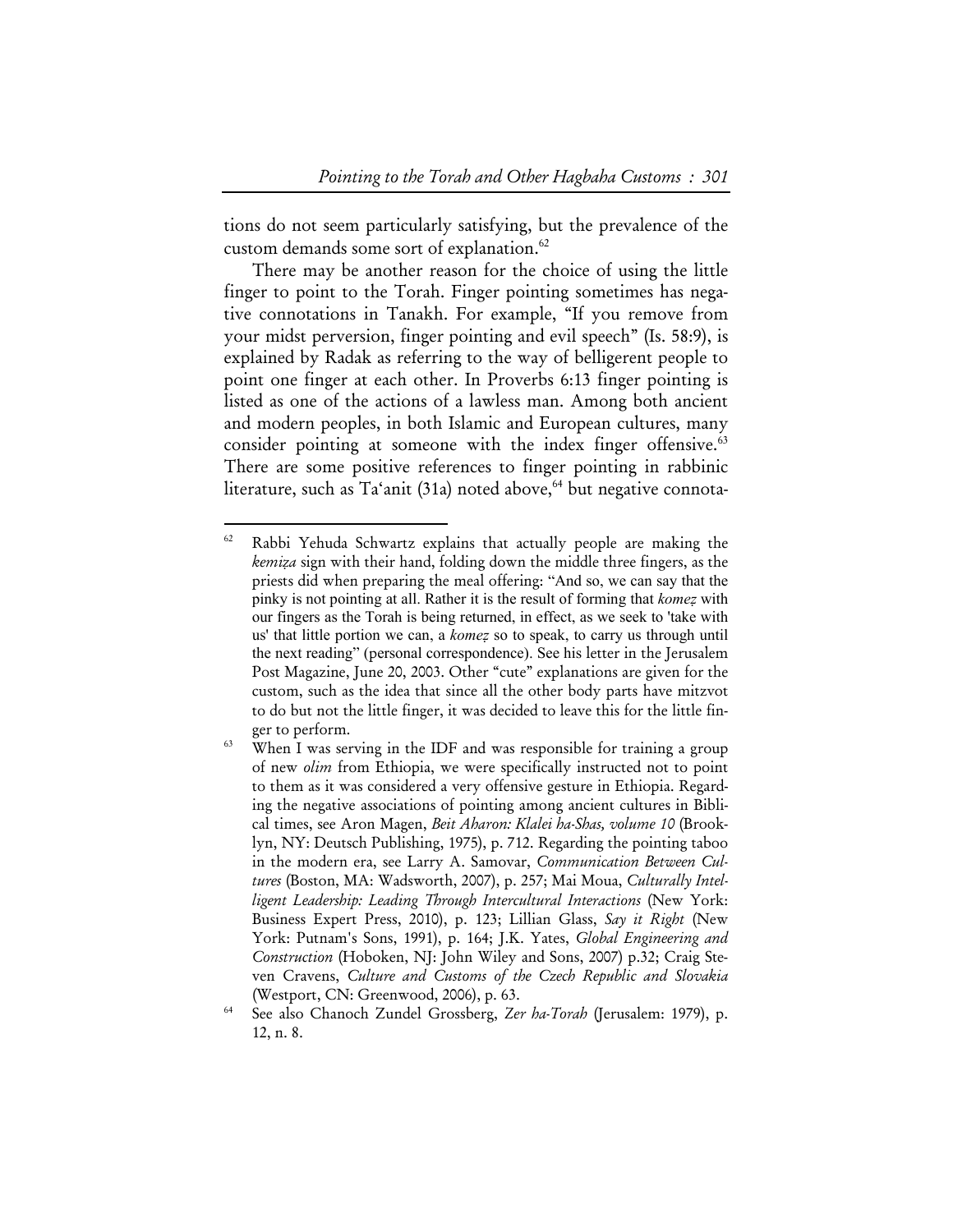tions are found as well, such as the midrash mentioned by *Divrei Mordekhai* that it was considered an unpardonable offense to point to the likeness of a king. The reason for this is that "pointing with the finger is often held to be of magical efficacy, the power streaming, as it were, from operator to victim … hence it is indecorous to point with a finger towards, e.g., the heavenly bodies or other worshipful objects or at friends or superiors."65 Even in modern times, in many cultures pointing with the finger to what were considered supernaturally powerful objects, such as the sun,<sup>66</sup> moon, stars,<sup>67</sup> rainbows<sup>68</sup> and tombstones,<sup>69</sup> is considered inappropriate and a source of misfortune. This is extended to pointing to anything considered of value, such as ships in fishing cultures.<sup>70</sup> The index finger was considered a particularly offensive finger to use for pointing.<sup>71</sup> Because of this some people bend their index finger down a bit so that they are not actually pointing at the Torah. It may be that once the custom of pointing to the Torah became prevalent, it was considered inappropriate to use the index finger for pointing because of negative cultural connotations, leading to the use of the little finger as an alternative with no offensive connotations.<sup>72</sup> The fact that the

<sup>65</sup> James Hastings, ed., *Encyclopaedia of Religion and Ethics* (Edinburgh: T & T Clark, 1913), vol. 6, p. 496. 66 Frank A. Kmietowicz, *Slavic Mythical Beliefs*, (1982) p. 174. 67 J.G. Frazer, "Some Popular Superstitions of the Ancients," *Folklore* (1890)

vol. 1, p. 151-152. 68 Francisco R. Demetrio, *Encyclopedia of Philippine Folk Beliefs and Cus-*

*toms, vol. 2* (Cagayan de Oro City, Philippines: Xavier University, 1991), p. 19. 69 Wayland Debs, *Popular Beliefs and Superstitions: A Compendium of Ameri-*

*can Folklore*, vol. 1 (G.K. Hall, 1981) p. 1,241. 70 Morag Cameron, "Highland Fisher-folk and Their Superstitions," *Folk-*

*lore* (1903) vol. 14, p. 303, not to point to boats going out to sea. John Rhys, "Manx Folklore and Superstitions," *Folklore* (1892) vol. 3, p. 84,

superstition of fishermen not to point to anything with a finger. 71 Charlotte S. Burne, "Presidential Address," *Folklore* (1911) vol. 22, p. 27, the index finger is considered poisonous. 72 See *Sefer Kara Ravaz*, p. 275, where he explains that it is not standard to

point with the thumb. Dr. Roman Katsman of Bar-Ilan University confirmed that the gesture of pointing with the little finger is "positively a non-offensive one." There have been some reports of a German custom of